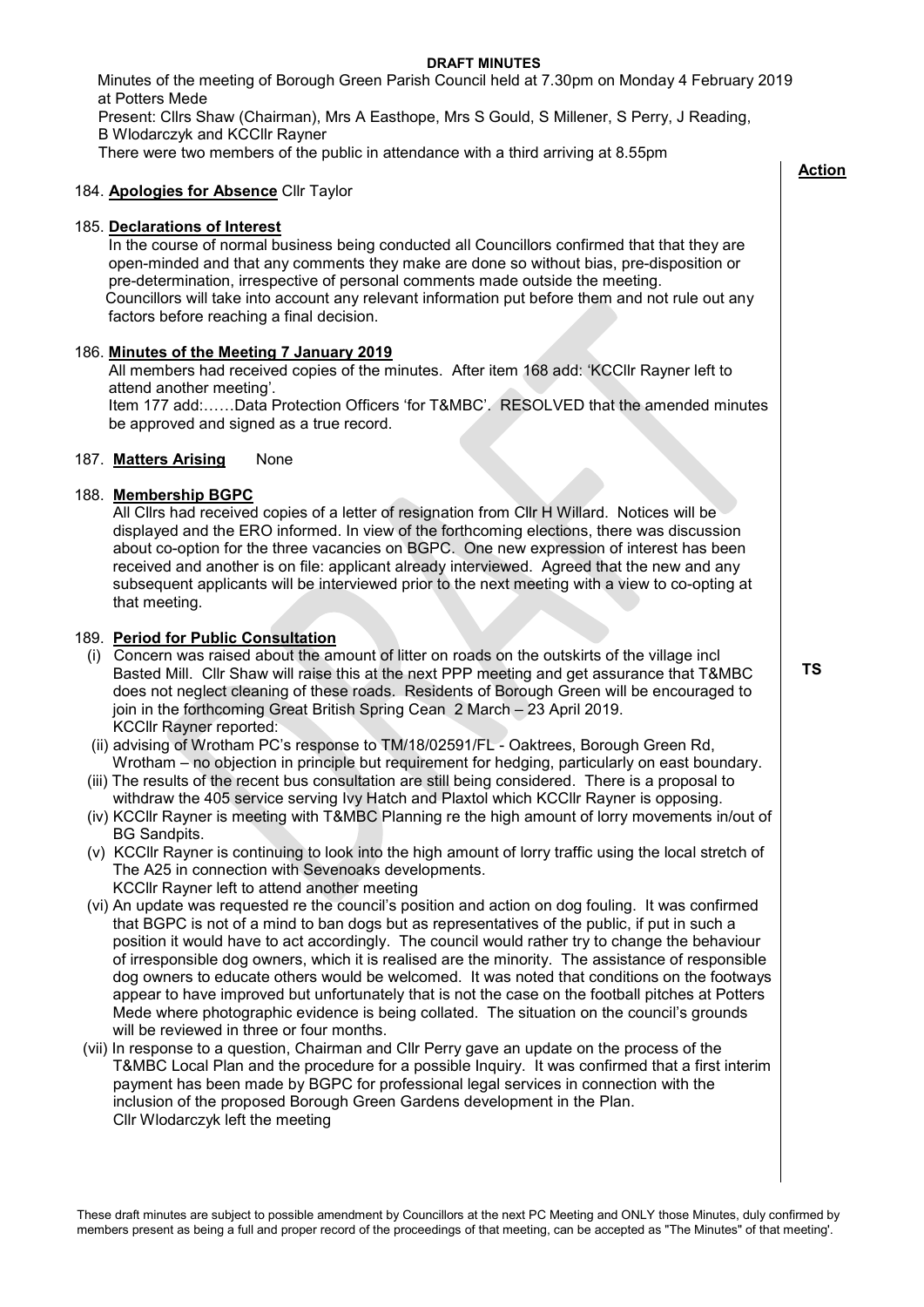# **DRAFT MINUTES**

Minutes of the meeting of BGPC 4 February 2019 Page 2

# 190. **Planning Matters**

- (i) Decisions
- Weekly lists of confidential T&MBC Enforcement information (copies to all Cllrs)
- (ii) Consultation on the KCC Minerals Sites Plans (Pre-Submission Consultation) No observations at this stage.
- (iii) Consultation on the KCC Early Partial Review of the Kent Minerals and Waste Local Plan 2013-30. No observations at this stage. Cllr Shaw will liaise with KCCllr Rayner re any possible future response.
- (iv) TM/18/02591/FL Replacement industrial building: vehicle parking & tracking site plan; removal of fencing & explanatory information - Oaktrees, Borough Green Rd, Wrotham. After discussion agreed response: BGPC does not sup0port any development on Green Belt land, particularly north of the village.
- (v) TM/18/03067/FL Replace workshop buildings with 3no dwellings, parking and amenity areas 22 The Landway. Objection: over-intensification of site and lack of adequate access and turning circles.
- (vi) KCC/TM/0416/2018 Variation of condition to allow retention of electricity sub-station until 2050 Stangate Quarry Agreed that there is a great need for increased monitoring of air quality, vibrations and acoustic testing. Cllr Millener will prepare a response.
- (v) TM/18/03052/FL Quarry House, Quarry Hill Rd demolition of office building and construction of 8no dwellings and associated works. All Cllrs had received emailed comments from Cllr Taylor. After discussion Chairman proposed: no observations provided that the new development does not exceed the current permitted development footprint. Voting was 5 in favour; 1 abstention. RESOLVED.
- (vi) TM/19/00199/FL Removal of condition 6 (opening hours) Brackenhill Service Station, Maidstone Rd. Objections: Night time noise pollution causes serious disturbance to residents, particularly in Normanhurst Rd and adjacent roads.
- (vii) KCC/TM/0422/2018 Gas metering kiosk Stangate Quarry. No observations.
- (viii) KCC/TM/0419/2018 Variation of conditions to extend life of the Utilisation Plant & electricity generation from natural gas during peak periods until July 2050 – Stangate Quarry. No observations.
- (ix) TM/18/00988/FL 1no additional dwelling 31 Harrison Road. Appeal lodged.

#### 191. **Correspondence**

**Noted:**

|                                                                             | Kent Can Regular newsletters and funding (copies to all Cllrs)                  |  |
|-----------------------------------------------------------------------------|---------------------------------------------------------------------------------|--|
|                                                                             | Rural Services Network News Bulletins (copies to all Cllrs)                     |  |
| <b>NALC</b>                                                                 | Bulletin on recent developments and meetings (copies to all Cllrs)              |  |
| KALC T&M                                                                    | Draft minutes of AGM Nov.2018 (copies to all Cllrs)                             |  |
| KALC T&M                                                                    | Details of events incl annual planning conference 15.3.19 (copies to all Cllrs) |  |
| T&MBC                                                                       | JTB minutes 26.11.18 and agenda 7.2.19 (copies to all Cllrs)                    |  |
| T&MBC                                                                       | PPP minutes 15.11.18 (copies to all Cllrs)                                      |  |
| Inspection report Jan 2019 (copies to all Cllrs)<br><b>Skate Park Cttee</b> |                                                                                 |  |
| T&MBC                                                                       | JTB minutes 26.11.18 (copies to all Cllrs)                                      |  |
| T&MBC                                                                       | Area 2 Planning agenda 23.01.18 (copies to all Cllrs)                           |  |
| T&MBC                                                                       | May 2019 election information and forms (copies to all Cllrs)                   |  |
| KALC T&M                                                                    | NALC press release: standards regime for councillors (copies to all Cllrs)      |  |
| <b>KCC</b>                                                                  | Changes to local bus services Jan 2019 (copy to all Cllrs)                      |  |

**KALC** Invite to Lord Lieutenant's Annual Civic Service 12.03.19 (copies to all Cllrs) Cllr Perry will attend.

**T&MBC** Election briefing for prospective Cllrs 6.2.19 (copy to all Cllrs) It is thought that this is primarily for prospective Borough Cllrs

#### 192. **Potters Mede Grounds and Pavilion**

- (i) Condition and maintenance of the ground: no report
- (ii) Dog fouling as discussed under item 189 of the agenda
- (iii) Improved watering system: Cllr Millener is ascertaining type of hosepipe required and cost
- (iv) Agreed no objection to hire of premises by a resident from Larkfield who is a member of PMSG



 **SM**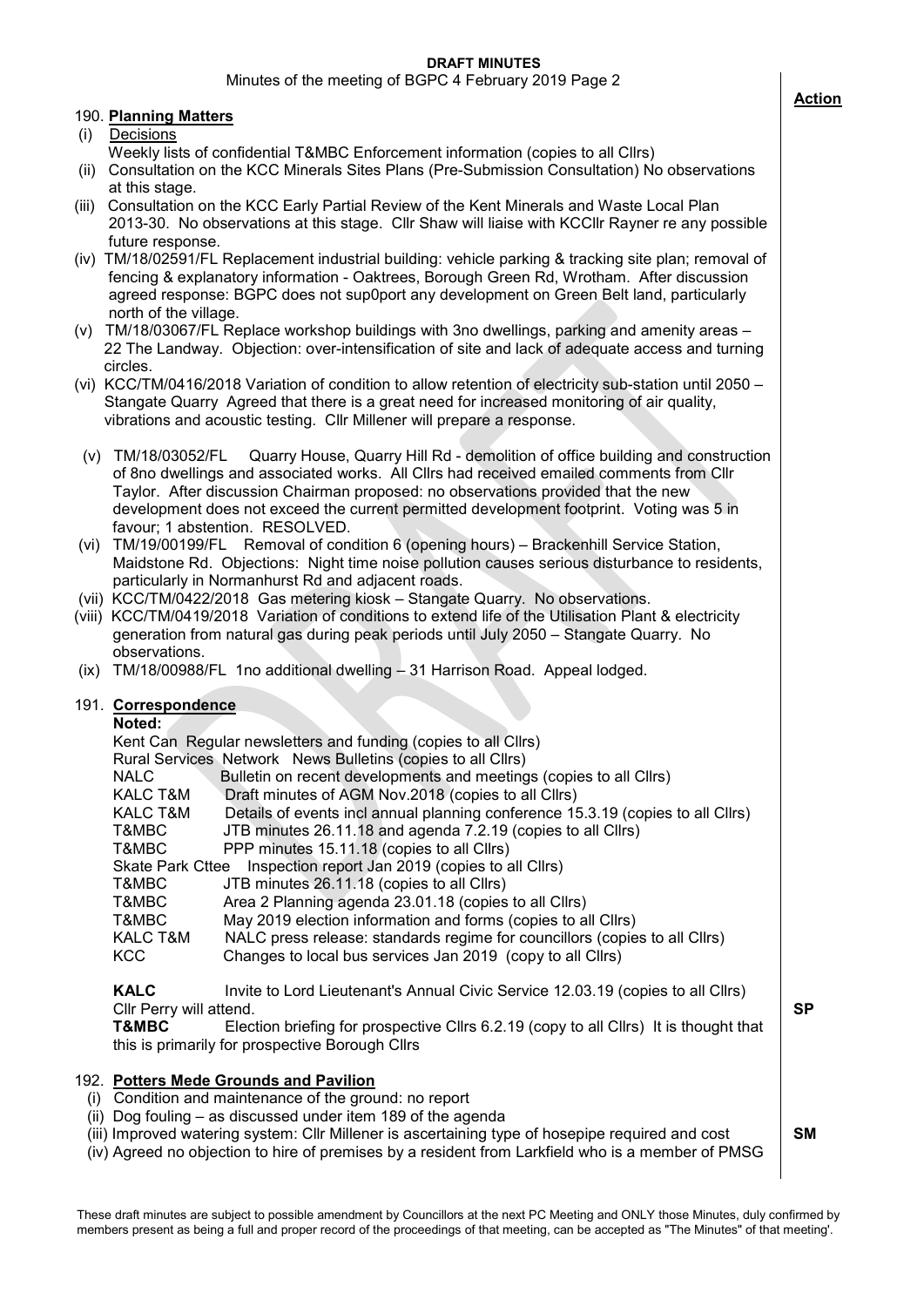